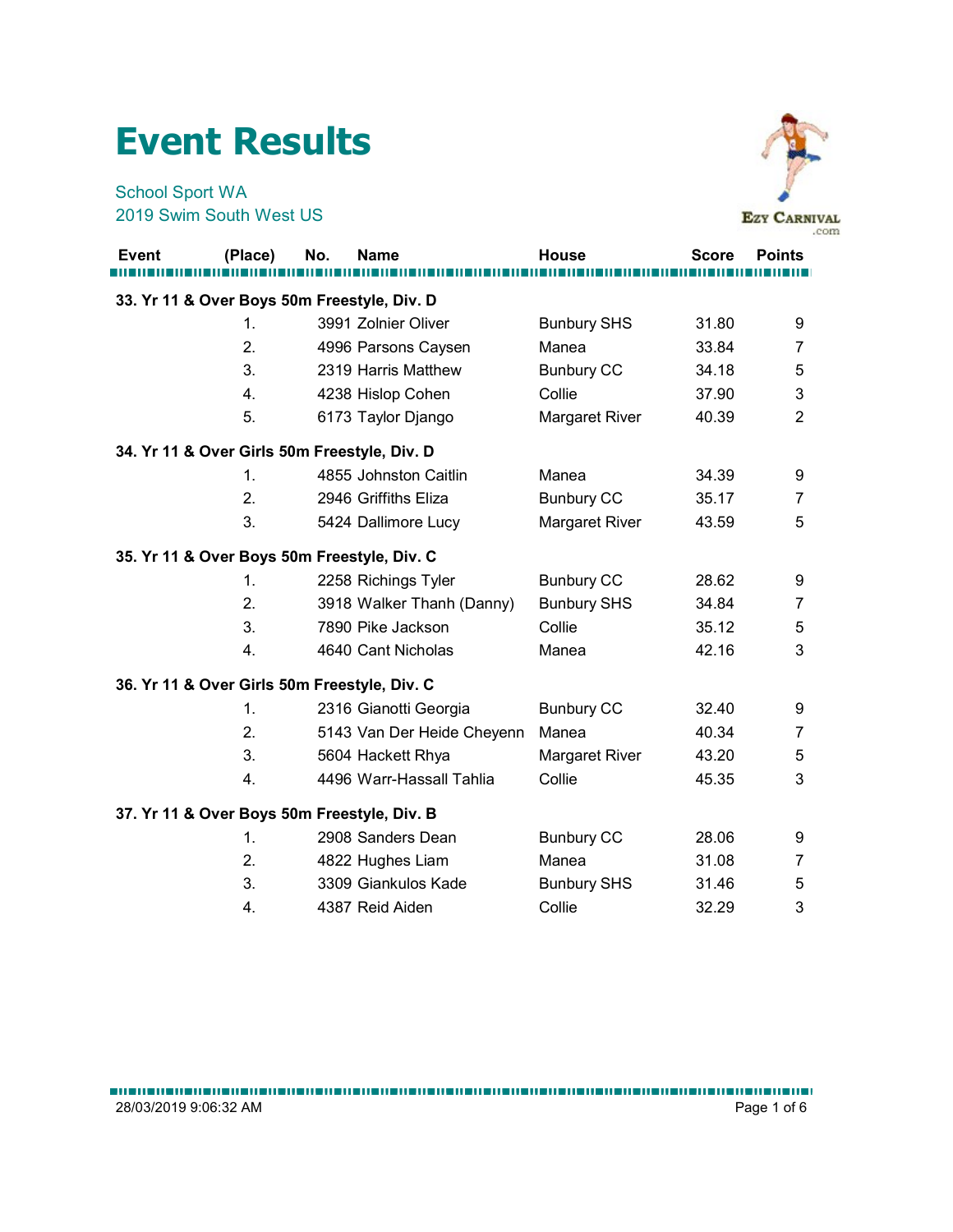| (Place)        | <b>Name</b><br>No.                           | <b>House</b>          | <b>Score</b> | <b>Points</b>  |
|----------------|----------------------------------------------|-----------------------|--------------|----------------|
|                | 38. Yr 11 & Over Girls 50m Freestyle, Div. B |                       |              |                |
| 1.             | 3724 Ramage Amber                            | <b>Bunbury SHS</b>    | 32.28        | 9              |
| 2.             | 2349 Monkhouse Grace                         | <b>Bunbury CC</b>     | 33.02        | $\overline{7}$ |
| 3.             | 5040 Robartson Amy                           | Manea                 | 34.44        | 5              |
| 4.             | 4234 Hindle Jade                             | Collie                | 38.29        | 3              |
| 5.             | 1042 O'Brien Tylah                           | Australind            | 38.30        | $\overline{2}$ |
| 6.             | 6231 Walton Kasey                            | Margaret River        | 38.57        | 1              |
|                | 39. Yr 11 & Over Boys 50m Freestyle, Div. A  |                       |              |                |
| 1.             | 2961 Lee Kyle                                | <b>Bunbury CC</b>     | 26.07        | 12             |
| 2.             | 3150 Coleman Daniel                          | <b>Bunbury SHS</b>    | 27.64        | 9              |
| 3.             | 5321 Buckland Ethan                          | Margaret River        | 27.71        | $\overline{7}$ |
| 4.             | 5167 Wallace Harrison                        | Manea                 | 29.91        | 5              |
| 5.             | 4425 Shepherd Liam                           | Collie                | 31.45        | 3              |
|                | 40. Yr 11 & Over Girls 50m Freestyle, Div. A |                       |              |                |
| $\mathbf{1}$ . | 3445 Johnson Alice                           | <b>Bunbury SHS</b>    | 29.64        | 12             |
| 2.             | 4997 Parsons Rori                            | Manea                 | 29.78        | 9              |
| 3.             | 2914 Stewart Maddison                        | <b>Bunbury CC</b>     | 31.63        | $\overline{7}$ |
| 4.             | 5241 Atkins Sophie                           | <b>Margaret River</b> | 33.26        | 5              |
| 5.             | 1237 Scott Amber                             | Australind            | 34.94        | 3              |
| 6.             | 4035 Becker Morgan                           | Collie                | 37.70        | $\overline{2}$ |
|                | 49. Yr 11 & Over Boys 50m Butterfly, Div. A  |                       |              |                |
| 1.             | 2961 Lee Kyle                                | <b>Bunbury CC</b>     | 27.58        | 12             |
| 2.             | 3150 Coleman Daniel                          | <b>Bunbury SHS</b>    | 30.47        | 9              |
| 3.             | 5321 Buckland Ethan                          | <b>Margaret River</b> | 31.64        | $\overline{7}$ |
| 4.             | 5167 Wallace Harrison                        | Manea                 | 37.92        | 5              |
| 5.             | 4425 Shepherd Liam                           | Collie                | 38.55        | 3              |
|                |                                              |                       |              |                |
|                | 50. Yr 11 & Over Girls 50m Butterfly, Div. A |                       |              |                |
| $\mathbf{1}$ . | 3445 Johnson Alice                           | <b>Bunbury SHS</b>    | 33.07        | 12             |
| 2.             | 4997 Parsons Rori                            | Manea                 | 33.46        | 9              |
| 3.             | 2914 Stewart Maddison                        | <b>Bunbury CC</b>     | 33.73        | 7              |
| 4.             | 5241 Atkins Sophie                           | <b>Margaret River</b> | 36.94        | 5              |
| 5.             | 4035 Becker Morgan                           | Collie                | 46.74        | 3              |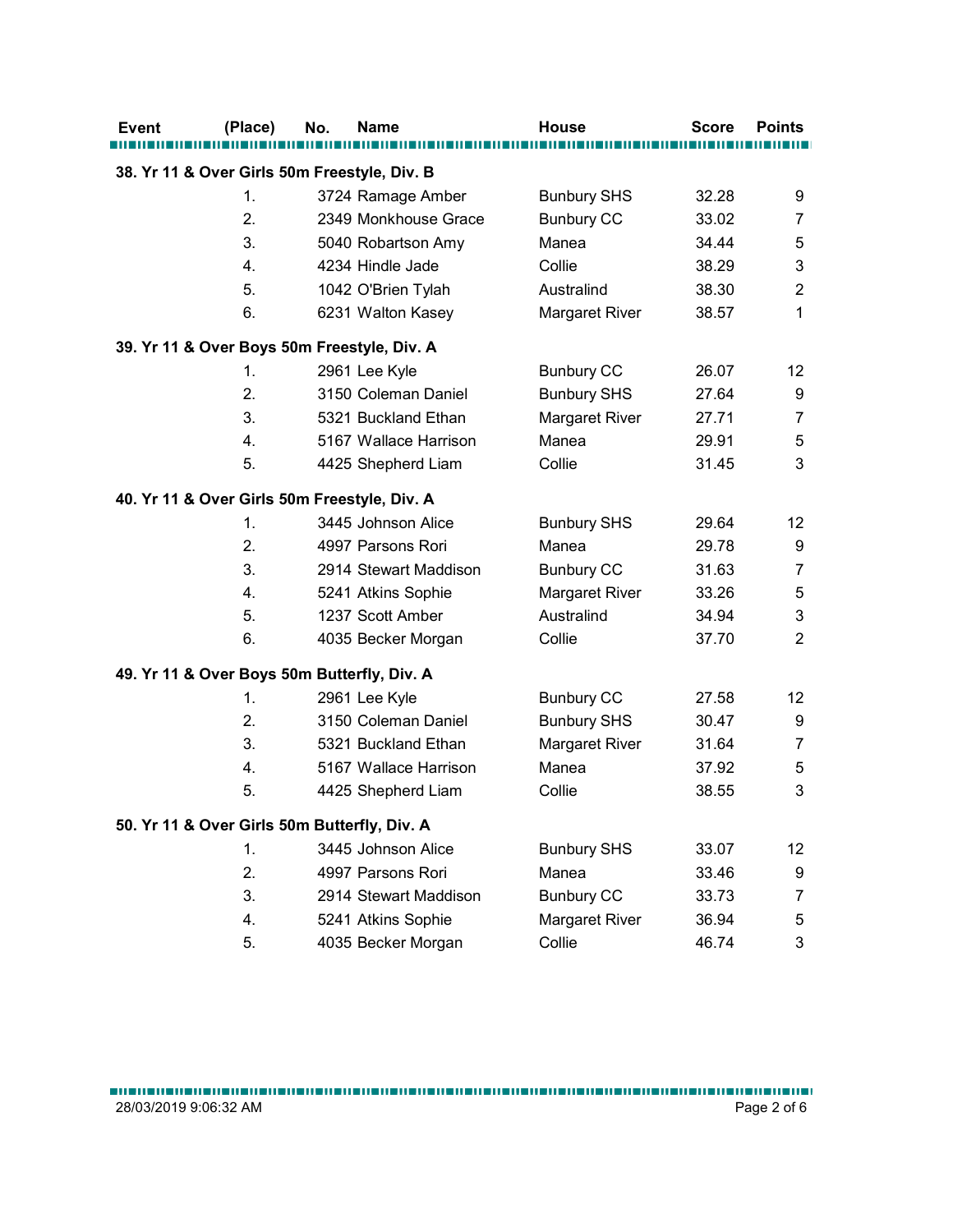|                           | 51. OPEN Boys 100m Backstroke, Div. A           |                       |         |                           |
|---------------------------|-------------------------------------------------|-----------------------|---------|---------------------------|
| $\overline{\mathbf{1}}$   | 2961 Lee Kyle                                   | <b>Bunbury CC</b>     | 1:04.63 | 12                        |
| $\overline{2}$ .          | 4669 Coulter Max                                | <b>Manea</b>          | 1:05.64 | $\overline{9}$            |
| 3.                        | 3150 Coleman Daniel                             | <b>Bunbury SHS</b>    | 1:13.93 | $\overline{\mathbf{z}}$   |
| $\overline{4}$ .          | 5923 Nettelbeck Jaxon                           | <b>Margaret River</b> | 1:42.42 | 5                         |
| 5.                        | 186 Belfield Kieran                             | <b>Australind</b>     | 2:05.35 | $\overline{\mathbf{3}}$   |
| 6.                        | 4232 Herold Griffin                             | <b>Collie</b>         | 2:07.15 | $\overline{2}$            |
|                           | 52. OPEN Girls 100m Backstroke, Div. A          |                       |         |                           |
| $\overline{\mathbf{1}}$ . | 5711 Jones Lucinda                              | <b>Margaret River</b> | 1:13.03 | 12                        |
| $\overline{2}$ .          | 3445 Johnson Alice                              | <b>Bunbury SHS</b>    | 1:19.10 | $\overline{9}$            |
| 3.                        | 4997 Parsons Rori                               | <b>Manea</b>          | 1:22.09 | $\overline{\mathbf{7}}$   |
| 4.                        | 2147 Saffy Georgia                              | <b>Bunbury CC</b>     | 1:25.22 | 5                         |
| 5.                        | 4134 Crowe Laura                                | <b>Collie</b>         | 1:29.24 | $\overline{\mathbf{3}}$   |
| 6.                        | 828 Larkman Taya                                | <b>Australind</b>     | 1:31.71 | $\overline{\mathbf{2}}$   |
|                           | 69. Yr 11 & Over Boys 50m Breaststroke, Div. B  |                       |         |                           |
| 1.                        | 2908 Sanders Dean                               | <b>Bunbury CC</b>     | 37.54   | $\boldsymbol{9}$          |
| 2.                        | 3918 Walker Thanh (Danny)                       | <b>Bunbury SHS</b>    | 45.12   | $\overline{7}$            |
| 3.                        | 4640 Cant Nicholas                              | Manea                 | 49.27   | 5                         |
| 4.                        | 6171 Taylor Bohdey                              | Margaret River        | 50.88   | $\mathfrak{S}$            |
| 5.                        | 4387 Reid Aiden                                 | Collie                | 51.30   | $\overline{2}$            |
|                           | 70. Yr 11 & Over Girls 50m Breaststroke, Div. B |                       |         |                           |
| 1.                        | 2349 Monkhouse Grace                            | <b>Bunbury CC</b>     | 42.31   | 9                         |
| 2.                        | 3724 Ramage Amber                               | <b>Bunbury SHS</b>    | 44.54   | $\boldsymbol{7}$          |
| 3.                        | 5040 Robartson Amy                              | Manea                 | 44.89   | 5                         |
| 4.                        | 1042 O'Brien Tylah                              | Australind            | 49.54   | $\ensuremath{\mathsf{3}}$ |
| 5.                        | 6231 Walton Kasey                               | Margaret River        | 52.66   | $\overline{2}$            |
| 6.                        | 4234 Hindle Jade                                | Collie                | 54.78   | $\mathbf{1}$              |
|                           | 71. Yr 11 & Over Boys 50m Breaststroke, Div. A  |                       |         |                           |
| 1.                        | 2961 Lee Kyle                                   | <b>Bunbury CC</b>     | 34.83   | 12                        |
| 2.                        | 5321 Buckland Ethan                             | Margaret River        | 38.32   | 9                         |
| 3.                        | 3150 Coleman Daniel                             | <b>Bunbury SHS</b>    | 38.76   | $\overline{7}$            |
| 4.                        | 5167 Wallace Harrison                           | Manea                 | 45.57   | $\mathbf 5$               |
| 5.                        | 4238 Hislop Cohen                               | Collie                | 53.34   | $\mathfrak{S}$            |
|                           |                                                 |                       |         |                           |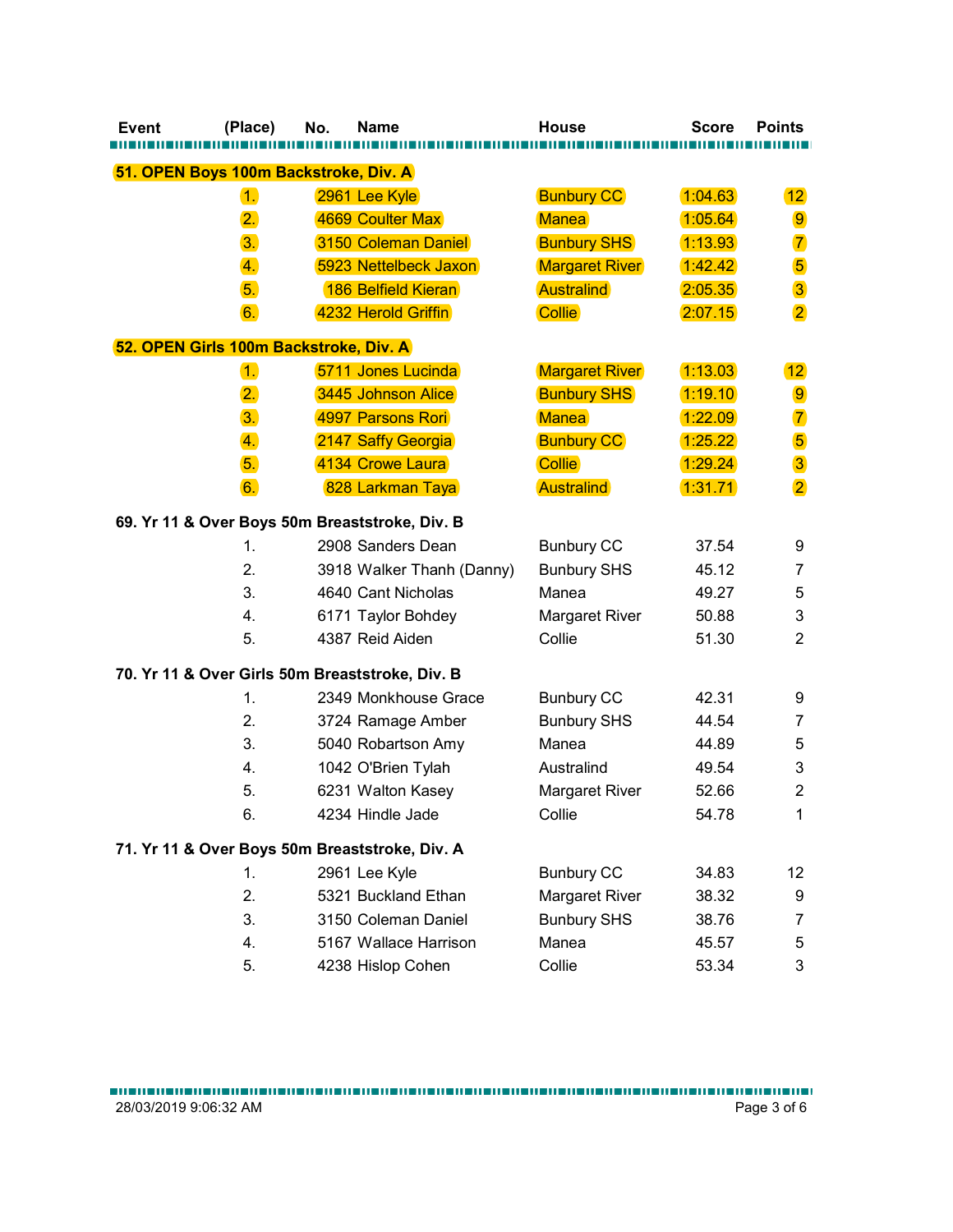| <b>Event</b>          | (Place)        | <b>Name</b><br>No.                                                       | <b>House</b>                            | <b>Score</b> | <b>Points</b>  |
|-----------------------|----------------|--------------------------------------------------------------------------|-----------------------------------------|--------------|----------------|
|                       |                |                                                                          |                                         |              |                |
|                       | $\mathbf{1}$ . | 72. Yr 11 & Over Girls 50m Breaststroke, Div. A<br>2914 Stewart Maddison |                                         | 39.98        | 12             |
|                       | 2.             | 3445 Johnson Alice                                                       | <b>Bunbury CC</b><br><b>Bunbury SHS</b> | 42.24        | 9              |
|                       | 3.             | 4997 Parsons Rori                                                        | Manea                                   | 42.69        | $\overline{7}$ |
|                       | 4.             | 5241 Atkins Sophie                                                       | <b>Margaret River</b>                   | 45.83        | 5              |
|                       | 5.             | 1237 Scott Amber                                                         | Australind                              | 47.75        | 3              |
|                       | 6.             | 4035 Becker Morgan                                                       | Collie                                  | 51.36        | $\overline{2}$ |
|                       |                |                                                                          |                                         |              |                |
|                       |                | 81. Yr 11 & Over Boys 100m Freestyle, Div. A                             |                                         |              |                |
|                       | 1.             | 2961 Lee Kyle                                                            | <b>Bunbury CC</b>                       | 59.45        | 12             |
|                       | 2.             | 5321 Buckland Ethan                                                      | Margaret River                          | 1:01.73      | 9              |
|                       | 3.             | 3150 Coleman Daniel                                                      | <b>Bunbury SHS</b>                      | 1:02.73      | $\overline{7}$ |
|                       | 4.             | 4425 Shepherd Liam                                                       | Collie                                  | 1:17.48      | 5              |
|                       | 5.             | 4822 Hughes Liam                                                         | Manea                                   | 1:21.03      | 3              |
|                       |                | 82. Yr 11 & Over Girls 100m Freestyle, Div. A                            |                                         |              |                |
|                       | 1.             | 3445 Johnson Alice                                                       | <b>Bunbury SHS</b>                      | 1:05.40      | 12             |
|                       | 2.             | 4997 Parsons Rori                                                        | Manea                                   | 1:07.77      | 9              |
|                       | 3.             | 2914 Stewart Maddison                                                    | <b>Bunbury CC</b>                       | 1:11.21      | $\overline{7}$ |
|                       | 4.             | 5241 Atkins Sophie                                                       | Margaret River                          | 1:13.76      | 5              |
|                       | 5.             | 4035 Becker Morgan                                                       | Collie                                  | 1:27.24      | 3              |
|                       | 6.             | 1042 O'Brien Tylah                                                       | Australind                              | 1:32.79      | $\overline{2}$ |
|                       |                |                                                                          |                                         |              |                |
|                       |                | 85. Yr 11 & Over Girls 4x50m Medley Relay, Div. A                        |                                         |              |                |
|                       | 1.             | 56 Bunbury CC - Team                                                     | <b>Bunbury CC</b>                       | 2:13.74      | 24             |
|                       | 2.             | 51 Bunbury SHS - Team                                                    | <b>Bunbury SHS</b>                      | 2:31.52      | 18             |
|                       | 3.             | 57 Manea - Team                                                          | Manea                                   | 2:51.47      | 14             |
|                       | 4.             | 53 Margaret River - Team                                                 | Margaret River                          | 2:53.28      | 10             |
|                       | 5.             | 83 Collie - Team                                                         | Collie                                  | 3:04.27      | 6              |
|                       |                | 86. Yr 11 & Over Boys 4x50m Medley Relay, Div. A                         |                                         |              |                |
|                       | 1.             | 56 Bunbury CC - Team                                                     | <b>Bunbury CC</b>                       | 2:29.44      | 24             |
|                       | 2.             | 51 Bunbury SHS - Team                                                    | <b>Bunbury SHS</b>                      | 2:40.11      | 18             |
|                       | 3.             | 57 Manea - Team                                                          | Manea                                   | 2:47.32      | 14             |
|                       | 4.             | 53 Margaret River - Team                                                 | Margaret River                          | 2:54.15      | 10             |
|                       | 5.             | 83 Collie - Team                                                         | Collie                                  | 3:22.21      | 6              |
|                       |                | 103. Yr 11 & Over Boys 50m Backstroke, Div. B                            |                                         |              |                |
|                       | 1.             | 2258 Richings Tyler                                                      | <b>Bunbury CC</b>                       | 33.75        | 9              |
|                       |                | 5046 Ross-Willmore Baden                                                 |                                         |              |                |
|                       | 2.             |                                                                          | Manea                                   | 45.81        | 7              |
|                       | 3.             | 3918 Walker Thanh (Danny)                                                | <b>Bunbury SHS</b>                      | 52.05        | 5              |
|                       | 4.             | 4238 Hislop Cohen                                                        | Collie                                  | 57.96        | 3              |
| 28/03/2019 9:06:32 AM |                |                                                                          |                                         |              |                |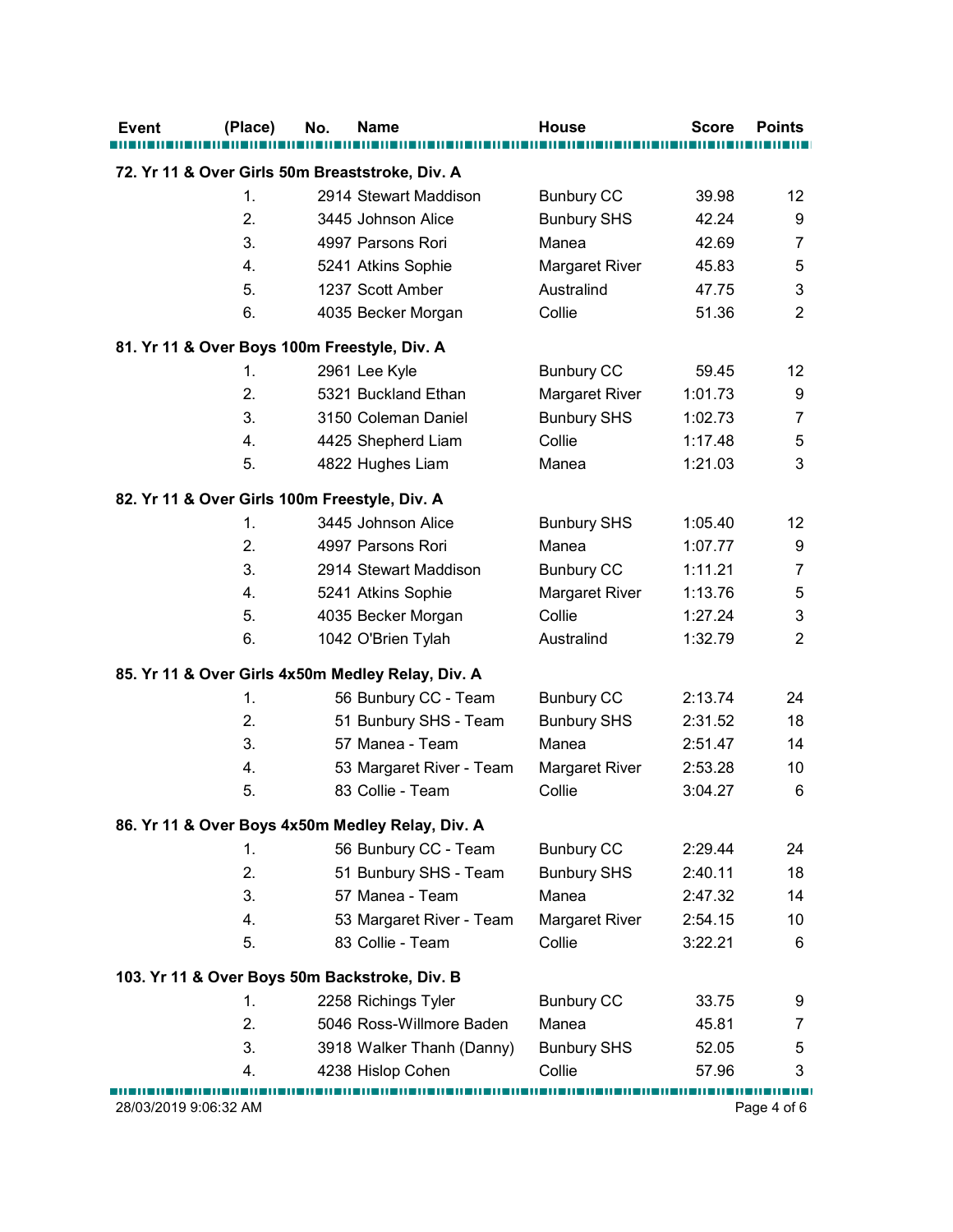| No.<br><b>Name</b><br><b>House</b><br><b>Score</b><br><b>Points</b><br>Event<br>(Place)<br>104. Yr 11 & Over Girls 50m Backstroke, Div. B<br>2316 Gianotti Georgia<br><b>Bunbury CC</b><br>36.35<br>9<br>1.<br>$\overline{7}$<br>2.<br><b>Bunbury SHS</b><br>3724 Ramage Amber<br>39.39<br>3.<br>6231 Walton Kasey<br>Margaret River<br>47.57<br>5<br>4.<br>3<br>5143 Van Der Heide Cheyenn<br>Manea<br>50.37<br>5.<br>$\overline{2}$<br>4234 Hindle Jade<br>Collie<br>50.60<br>105. Yr 11 & Over Boys 50m Backstroke, Div. A<br>2961 Lee Kyle<br><b>Bunbury CC</b><br>12<br>1.<br>32.10<br>2.<br>3150 Coleman Daniel<br><b>Bunbury SHS</b><br>33.33<br>9<br>3.<br>$\overline{7}$<br>5321 Buckland Ethan<br>Margaret River<br>38.03<br>5<br>4.<br>5167 Wallace Harrison<br>39.15<br>Manea<br>3<br>5.<br>Collie<br>41.01<br>4425 Shepherd Liam<br>106. Yr 11 & Over Girls 50m Backstroke, Div. A<br>12<br>1.<br>3445 Johnson Alice<br><b>Bunbury SHS</b><br>35.85<br>2.<br>4997 Parsons Rori<br>Manea<br>36.49<br>9<br>$\overline{7}$<br>3.<br><b>Bunbury CC</b><br>2914 Stewart Maddison<br>37.35<br>40.19<br>5<br>4.<br>5241 Atkins Sophie<br>Margaret River<br>$\ensuremath{\mathsf{3}}$<br>5.<br>1237 Scott Amber<br>Australind<br>41.00<br>$\overline{2}$<br>6.<br>Collie<br>4035 Becker Morgan<br>52.24<br>115. Yr 11 & Over Girls 100m Breaststroke, Div. A<br>2914 Stewart Maddison<br><b>Bunbury CC</b><br>12<br>1:28.23<br>1.<br>2.<br>3445 Johnson Alice<br><b>Bunbury SHS</b><br>1:32.36<br>9<br>$\overline{7}$<br>3.<br>4997 Parsons Rori<br>1:33.56<br>Manea<br>5<br>4.<br>5241 Atkins Sophie<br>Margaret River<br>1:39.30<br>$\ensuremath{\mathsf{3}}$<br>5.<br>1042 O'Brien Tylah<br>1:51.47<br>Australind<br>$\overline{2}$<br>6.<br>4035 Becker Morgan<br>Collie<br>1:58.38<br>116. Yr 11 & Over Boys 100m Breaststroke, Div. A<br>2961 Lee Kyle<br><b>Bunbury CC</b><br>1:20.08<br>12<br>1.<br>5321 Buckland Ethan<br>2.<br>Margaret River<br>1:23.47<br>9<br>3.<br><b>Bunbury SHS</b><br>$\overline{7}$<br>3150 Coleman Daniel<br>1:24.79<br>$\mathbf 5$<br>4.<br>5167 Wallace Harrison<br>Manea<br>1:50.14<br>125. Yr 11 & Over Girls 4x50m Freestyle Relay, Div. A<br>56 Bunbury CC - Team<br><b>Bunbury CC</b><br>2:15.34<br>24<br>1.<br>2.<br>55 Australind - Team<br>Australind<br>18<br>2:27.57<br>3.<br>53 Margaret River - Team<br>Margaret River<br>14<br>2:29.78<br>4.<br>57 Manea - Team<br>10<br>2:33.50<br>Manea<br>5.<br>3:15.90<br>$\,6$<br>83 Collie - Team<br>Collie |  |  |  |
|----------------------------------------------------------------------------------------------------------------------------------------------------------------------------------------------------------------------------------------------------------------------------------------------------------------------------------------------------------------------------------------------------------------------------------------------------------------------------------------------------------------------------------------------------------------------------------------------------------------------------------------------------------------------------------------------------------------------------------------------------------------------------------------------------------------------------------------------------------------------------------------------------------------------------------------------------------------------------------------------------------------------------------------------------------------------------------------------------------------------------------------------------------------------------------------------------------------------------------------------------------------------------------------------------------------------------------------------------------------------------------------------------------------------------------------------------------------------------------------------------------------------------------------------------------------------------------------------------------------------------------------------------------------------------------------------------------------------------------------------------------------------------------------------------------------------------------------------------------------------------------------------------------------------------------------------------------------------------------------------------------------------------------------------------------------------------------------------------------------------------------------------------------------------------------------------------------------------------------------------------------------------------------------------------------------------------------------------------------------------------------------------------------------------------------------------------------------------------------------------------------|--|--|--|
|                                                                                                                                                                                                                                                                                                                                                                                                                                                                                                                                                                                                                                                                                                                                                                                                                                                                                                                                                                                                                                                                                                                                                                                                                                                                                                                                                                                                                                                                                                                                                                                                                                                                                                                                                                                                                                                                                                                                                                                                                                                                                                                                                                                                                                                                                                                                                                                                                                                                                                          |  |  |  |
|                                                                                                                                                                                                                                                                                                                                                                                                                                                                                                                                                                                                                                                                                                                                                                                                                                                                                                                                                                                                                                                                                                                                                                                                                                                                                                                                                                                                                                                                                                                                                                                                                                                                                                                                                                                                                                                                                                                                                                                                                                                                                                                                                                                                                                                                                                                                                                                                                                                                                                          |  |  |  |
|                                                                                                                                                                                                                                                                                                                                                                                                                                                                                                                                                                                                                                                                                                                                                                                                                                                                                                                                                                                                                                                                                                                                                                                                                                                                                                                                                                                                                                                                                                                                                                                                                                                                                                                                                                                                                                                                                                                                                                                                                                                                                                                                                                                                                                                                                                                                                                                                                                                                                                          |  |  |  |
|                                                                                                                                                                                                                                                                                                                                                                                                                                                                                                                                                                                                                                                                                                                                                                                                                                                                                                                                                                                                                                                                                                                                                                                                                                                                                                                                                                                                                                                                                                                                                                                                                                                                                                                                                                                                                                                                                                                                                                                                                                                                                                                                                                                                                                                                                                                                                                                                                                                                                                          |  |  |  |
|                                                                                                                                                                                                                                                                                                                                                                                                                                                                                                                                                                                                                                                                                                                                                                                                                                                                                                                                                                                                                                                                                                                                                                                                                                                                                                                                                                                                                                                                                                                                                                                                                                                                                                                                                                                                                                                                                                                                                                                                                                                                                                                                                                                                                                                                                                                                                                                                                                                                                                          |  |  |  |
|                                                                                                                                                                                                                                                                                                                                                                                                                                                                                                                                                                                                                                                                                                                                                                                                                                                                                                                                                                                                                                                                                                                                                                                                                                                                                                                                                                                                                                                                                                                                                                                                                                                                                                                                                                                                                                                                                                                                                                                                                                                                                                                                                                                                                                                                                                                                                                                                                                                                                                          |  |  |  |
|                                                                                                                                                                                                                                                                                                                                                                                                                                                                                                                                                                                                                                                                                                                                                                                                                                                                                                                                                                                                                                                                                                                                                                                                                                                                                                                                                                                                                                                                                                                                                                                                                                                                                                                                                                                                                                                                                                                                                                                                                                                                                                                                                                                                                                                                                                                                                                                                                                                                                                          |  |  |  |
|                                                                                                                                                                                                                                                                                                                                                                                                                                                                                                                                                                                                                                                                                                                                                                                                                                                                                                                                                                                                                                                                                                                                                                                                                                                                                                                                                                                                                                                                                                                                                                                                                                                                                                                                                                                                                                                                                                                                                                                                                                                                                                                                                                                                                                                                                                                                                                                                                                                                                                          |  |  |  |
|                                                                                                                                                                                                                                                                                                                                                                                                                                                                                                                                                                                                                                                                                                                                                                                                                                                                                                                                                                                                                                                                                                                                                                                                                                                                                                                                                                                                                                                                                                                                                                                                                                                                                                                                                                                                                                                                                                                                                                                                                                                                                                                                                                                                                                                                                                                                                                                                                                                                                                          |  |  |  |
|                                                                                                                                                                                                                                                                                                                                                                                                                                                                                                                                                                                                                                                                                                                                                                                                                                                                                                                                                                                                                                                                                                                                                                                                                                                                                                                                                                                                                                                                                                                                                                                                                                                                                                                                                                                                                                                                                                                                                                                                                                                                                                                                                                                                                                                                                                                                                                                                                                                                                                          |  |  |  |
|                                                                                                                                                                                                                                                                                                                                                                                                                                                                                                                                                                                                                                                                                                                                                                                                                                                                                                                                                                                                                                                                                                                                                                                                                                                                                                                                                                                                                                                                                                                                                                                                                                                                                                                                                                                                                                                                                                                                                                                                                                                                                                                                                                                                                                                                                                                                                                                                                                                                                                          |  |  |  |
|                                                                                                                                                                                                                                                                                                                                                                                                                                                                                                                                                                                                                                                                                                                                                                                                                                                                                                                                                                                                                                                                                                                                                                                                                                                                                                                                                                                                                                                                                                                                                                                                                                                                                                                                                                                                                                                                                                                                                                                                                                                                                                                                                                                                                                                                                                                                                                                                                                                                                                          |  |  |  |
|                                                                                                                                                                                                                                                                                                                                                                                                                                                                                                                                                                                                                                                                                                                                                                                                                                                                                                                                                                                                                                                                                                                                                                                                                                                                                                                                                                                                                                                                                                                                                                                                                                                                                                                                                                                                                                                                                                                                                                                                                                                                                                                                                                                                                                                                                                                                                                                                                                                                                                          |  |  |  |
|                                                                                                                                                                                                                                                                                                                                                                                                                                                                                                                                                                                                                                                                                                                                                                                                                                                                                                                                                                                                                                                                                                                                                                                                                                                                                                                                                                                                                                                                                                                                                                                                                                                                                                                                                                                                                                                                                                                                                                                                                                                                                                                                                                                                                                                                                                                                                                                                                                                                                                          |  |  |  |
|                                                                                                                                                                                                                                                                                                                                                                                                                                                                                                                                                                                                                                                                                                                                                                                                                                                                                                                                                                                                                                                                                                                                                                                                                                                                                                                                                                                                                                                                                                                                                                                                                                                                                                                                                                                                                                                                                                                                                                                                                                                                                                                                                                                                                                                                                                                                                                                                                                                                                                          |  |  |  |
|                                                                                                                                                                                                                                                                                                                                                                                                                                                                                                                                                                                                                                                                                                                                                                                                                                                                                                                                                                                                                                                                                                                                                                                                                                                                                                                                                                                                                                                                                                                                                                                                                                                                                                                                                                                                                                                                                                                                                                                                                                                                                                                                                                                                                                                                                                                                                                                                                                                                                                          |  |  |  |
|                                                                                                                                                                                                                                                                                                                                                                                                                                                                                                                                                                                                                                                                                                                                                                                                                                                                                                                                                                                                                                                                                                                                                                                                                                                                                                                                                                                                                                                                                                                                                                                                                                                                                                                                                                                                                                                                                                                                                                                                                                                                                                                                                                                                                                                                                                                                                                                                                                                                                                          |  |  |  |
|                                                                                                                                                                                                                                                                                                                                                                                                                                                                                                                                                                                                                                                                                                                                                                                                                                                                                                                                                                                                                                                                                                                                                                                                                                                                                                                                                                                                                                                                                                                                                                                                                                                                                                                                                                                                                                                                                                                                                                                                                                                                                                                                                                                                                                                                                                                                                                                                                                                                                                          |  |  |  |
|                                                                                                                                                                                                                                                                                                                                                                                                                                                                                                                                                                                                                                                                                                                                                                                                                                                                                                                                                                                                                                                                                                                                                                                                                                                                                                                                                                                                                                                                                                                                                                                                                                                                                                                                                                                                                                                                                                                                                                                                                                                                                                                                                                                                                                                                                                                                                                                                                                                                                                          |  |  |  |
|                                                                                                                                                                                                                                                                                                                                                                                                                                                                                                                                                                                                                                                                                                                                                                                                                                                                                                                                                                                                                                                                                                                                                                                                                                                                                                                                                                                                                                                                                                                                                                                                                                                                                                                                                                                                                                                                                                                                                                                                                                                                                                                                                                                                                                                                                                                                                                                                                                                                                                          |  |  |  |
|                                                                                                                                                                                                                                                                                                                                                                                                                                                                                                                                                                                                                                                                                                                                                                                                                                                                                                                                                                                                                                                                                                                                                                                                                                                                                                                                                                                                                                                                                                                                                                                                                                                                                                                                                                                                                                                                                                                                                                                                                                                                                                                                                                                                                                                                                                                                                                                                                                                                                                          |  |  |  |
|                                                                                                                                                                                                                                                                                                                                                                                                                                                                                                                                                                                                                                                                                                                                                                                                                                                                                                                                                                                                                                                                                                                                                                                                                                                                                                                                                                                                                                                                                                                                                                                                                                                                                                                                                                                                                                                                                                                                                                                                                                                                                                                                                                                                                                                                                                                                                                                                                                                                                                          |  |  |  |
|                                                                                                                                                                                                                                                                                                                                                                                                                                                                                                                                                                                                                                                                                                                                                                                                                                                                                                                                                                                                                                                                                                                                                                                                                                                                                                                                                                                                                                                                                                                                                                                                                                                                                                                                                                                                                                                                                                                                                                                                                                                                                                                                                                                                                                                                                                                                                                                                                                                                                                          |  |  |  |
|                                                                                                                                                                                                                                                                                                                                                                                                                                                                                                                                                                                                                                                                                                                                                                                                                                                                                                                                                                                                                                                                                                                                                                                                                                                                                                                                                                                                                                                                                                                                                                                                                                                                                                                                                                                                                                                                                                                                                                                                                                                                                                                                                                                                                                                                                                                                                                                                                                                                                                          |  |  |  |
|                                                                                                                                                                                                                                                                                                                                                                                                                                                                                                                                                                                                                                                                                                                                                                                                                                                                                                                                                                                                                                                                                                                                                                                                                                                                                                                                                                                                                                                                                                                                                                                                                                                                                                                                                                                                                                                                                                                                                                                                                                                                                                                                                                                                                                                                                                                                                                                                                                                                                                          |  |  |  |
|                                                                                                                                                                                                                                                                                                                                                                                                                                                                                                                                                                                                                                                                                                                                                                                                                                                                                                                                                                                                                                                                                                                                                                                                                                                                                                                                                                                                                                                                                                                                                                                                                                                                                                                                                                                                                                                                                                                                                                                                                                                                                                                                                                                                                                                                                                                                                                                                                                                                                                          |  |  |  |
|                                                                                                                                                                                                                                                                                                                                                                                                                                                                                                                                                                                                                                                                                                                                                                                                                                                                                                                                                                                                                                                                                                                                                                                                                                                                                                                                                                                                                                                                                                                                                                                                                                                                                                                                                                                                                                                                                                                                                                                                                                                                                                                                                                                                                                                                                                                                                                                                                                                                                                          |  |  |  |
|                                                                                                                                                                                                                                                                                                                                                                                                                                                                                                                                                                                                                                                                                                                                                                                                                                                                                                                                                                                                                                                                                                                                                                                                                                                                                                                                                                                                                                                                                                                                                                                                                                                                                                                                                                                                                                                                                                                                                                                                                                                                                                                                                                                                                                                                                                                                                                                                                                                                                                          |  |  |  |
|                                                                                                                                                                                                                                                                                                                                                                                                                                                                                                                                                                                                                                                                                                                                                                                                                                                                                                                                                                                                                                                                                                                                                                                                                                                                                                                                                                                                                                                                                                                                                                                                                                                                                                                                                                                                                                                                                                                                                                                                                                                                                                                                                                                                                                                                                                                                                                                                                                                                                                          |  |  |  |
|                                                                                                                                                                                                                                                                                                                                                                                                                                                                                                                                                                                                                                                                                                                                                                                                                                                                                                                                                                                                                                                                                                                                                                                                                                                                                                                                                                                                                                                                                                                                                                                                                                                                                                                                                                                                                                                                                                                                                                                                                                                                                                                                                                                                                                                                                                                                                                                                                                                                                                          |  |  |  |
|                                                                                                                                                                                                                                                                                                                                                                                                                                                                                                                                                                                                                                                                                                                                                                                                                                                                                                                                                                                                                                                                                                                                                                                                                                                                                                                                                                                                                                                                                                                                                                                                                                                                                                                                                                                                                                                                                                                                                                                                                                                                                                                                                                                                                                                                                                                                                                                                                                                                                                          |  |  |  |
|                                                                                                                                                                                                                                                                                                                                                                                                                                                                                                                                                                                                                                                                                                                                                                                                                                                                                                                                                                                                                                                                                                                                                                                                                                                                                                                                                                                                                                                                                                                                                                                                                                                                                                                                                                                                                                                                                                                                                                                                                                                                                                                                                                                                                                                                                                                                                                                                                                                                                                          |  |  |  |
|                                                                                                                                                                                                                                                                                                                                                                                                                                                                                                                                                                                                                                                                                                                                                                                                                                                                                                                                                                                                                                                                                                                                                                                                                                                                                                                                                                                                                                                                                                                                                                                                                                                                                                                                                                                                                                                                                                                                                                                                                                                                                                                                                                                                                                                                                                                                                                                                                                                                                                          |  |  |  |
|                                                                                                                                                                                                                                                                                                                                                                                                                                                                                                                                                                                                                                                                                                                                                                                                                                                                                                                                                                                                                                                                                                                                                                                                                                                                                                                                                                                                                                                                                                                                                                                                                                                                                                                                                                                                                                                                                                                                                                                                                                                                                                                                                                                                                                                                                                                                                                                                                                                                                                          |  |  |  |
|                                                                                                                                                                                                                                                                                                                                                                                                                                                                                                                                                                                                                                                                                                                                                                                                                                                                                                                                                                                                                                                                                                                                                                                                                                                                                                                                                                                                                                                                                                                                                                                                                                                                                                                                                                                                                                                                                                                                                                                                                                                                                                                                                                                                                                                                                                                                                                                                                                                                                                          |  |  |  |
|                                                                                                                                                                                                                                                                                                                                                                                                                                                                                                                                                                                                                                                                                                                                                                                                                                                                                                                                                                                                                                                                                                                                                                                                                                                                                                                                                                                                                                                                                                                                                                                                                                                                                                                                                                                                                                                                                                                                                                                                                                                                                                                                                                                                                                                                                                                                                                                                                                                                                                          |  |  |  |
|                                                                                                                                                                                                                                                                                                                                                                                                                                                                                                                                                                                                                                                                                                                                                                                                                                                                                                                                                                                                                                                                                                                                                                                                                                                                                                                                                                                                                                                                                                                                                                                                                                                                                                                                                                                                                                                                                                                                                                                                                                                                                                                                                                                                                                                                                                                                                                                                                                                                                                          |  |  |  |
|                                                                                                                                                                                                                                                                                                                                                                                                                                                                                                                                                                                                                                                                                                                                                                                                                                                                                                                                                                                                                                                                                                                                                                                                                                                                                                                                                                                                                                                                                                                                                                                                                                                                                                                                                                                                                                                                                                                                                                                                                                                                                                                                                                                                                                                                                                                                                                                                                                                                                                          |  |  |  |
|                                                                                                                                                                                                                                                                                                                                                                                                                                                                                                                                                                                                                                                                                                                                                                                                                                                                                                                                                                                                                                                                                                                                                                                                                                                                                                                                                                                                                                                                                                                                                                                                                                                                                                                                                                                                                                                                                                                                                                                                                                                                                                                                                                                                                                                                                                                                                                                                                                                                                                          |  |  |  |
|                                                                                                                                                                                                                                                                                                                                                                                                                                                                                                                                                                                                                                                                                                                                                                                                                                                                                                                                                                                                                                                                                                                                                                                                                                                                                                                                                                                                                                                                                                                                                                                                                                                                                                                                                                                                                                                                                                                                                                                                                                                                                                                                                                                                                                                                                                                                                                                                                                                                                                          |  |  |  |
| <b>AND</b>                                                                                                                                                                                                                                                                                                                                                                                                                                                                                                                                                                                                                                                                                                                                                                                                                                                                                                                                                                                                                                                                                                                                                                                                                                                                                                                                                                                                                                                                                                                                                                                                                                                                                                                                                                                                                                                                                                                                                                                                                                                                                                                                                                                                                                                                                                                                                                                                                                                                                               |  |  |  |